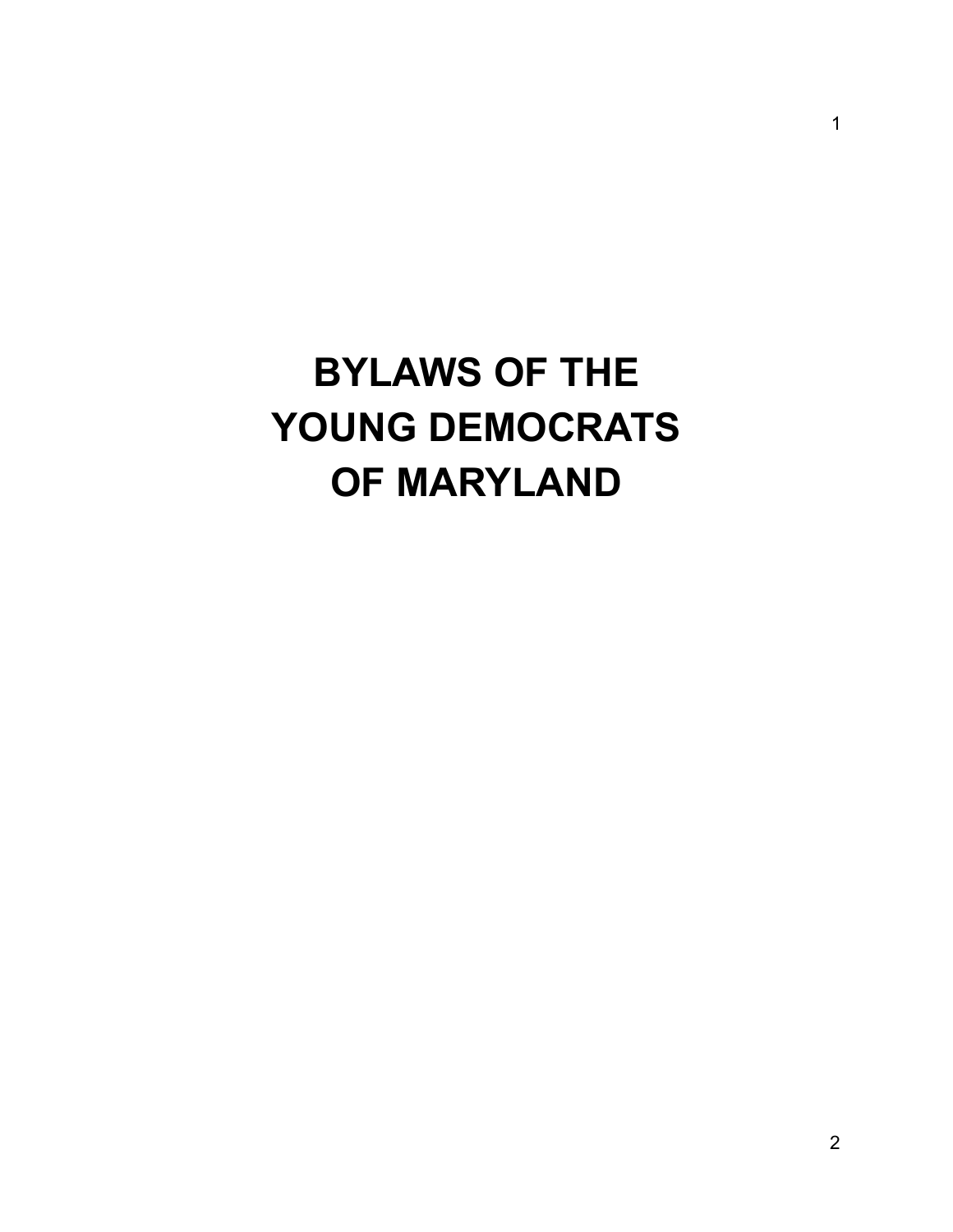#### **Article I – Name, Affiliations and Purposes**

**Name, Affiliations and Purposes:** The name of this organization shall be the Young Democrats of Maryland, hereafter referred to as YDM.

- A. It shall maintain an affiliation with Young Democrats of America (YDA).
- B. It shall be the official youth voice of the Maryland Democratic Party.

#### C. It shall:

- 1. Stimulate in young people an active interest in governmental affairs
- 2. Develop members' leadership skills
- 3. Contribute to the growth and leadership of the Democratic Party
- 4. Promote youth involvement in the Democratic Party throughout the State of Maryland
- 5. Facilitate the growth of local chapters of the organization.

#### **Article II - Membership**

#### **Section 1 - Membership:**

**Membership Requirements:** Any registered Democrat who resides, works in, or attends school in the State of Maryland and who has not reached their thirty-sixth (36th) birthday is eligible for full membership in YDM, through the eligible local chapter(s). YDM and its local chapters may offer associate or honorary membership to those who fall outside of full membership requirements, but such members may not vote at a statewide level. Those who are not able to register to vote, whether due to youth or citizenship status, will be able to sign a Declaration of Support attesting to their support of the Democratic Party and be admitted as a full member of YDM.

**Section 2 - At-Large Members:** If a person is unable to join a local chapter and are unable or unwilling to create a new chapter, they may be considered as an at-large member of YDM. The Vice President for Membership may reach out to any such atlarge member to determine whether a local chapter should be established in that member's geographic area.

**Section 3 - Termination of membership:** A Member of YDM may terminate their membership if the Member sends written notice to the President of their local chapter, or the President of YDM. The Executive Board may terminate the membership of any individual who fails to meet any of the requirements for membership in the above section of these bylaws. The Executive Board shall also reserve the right to terminate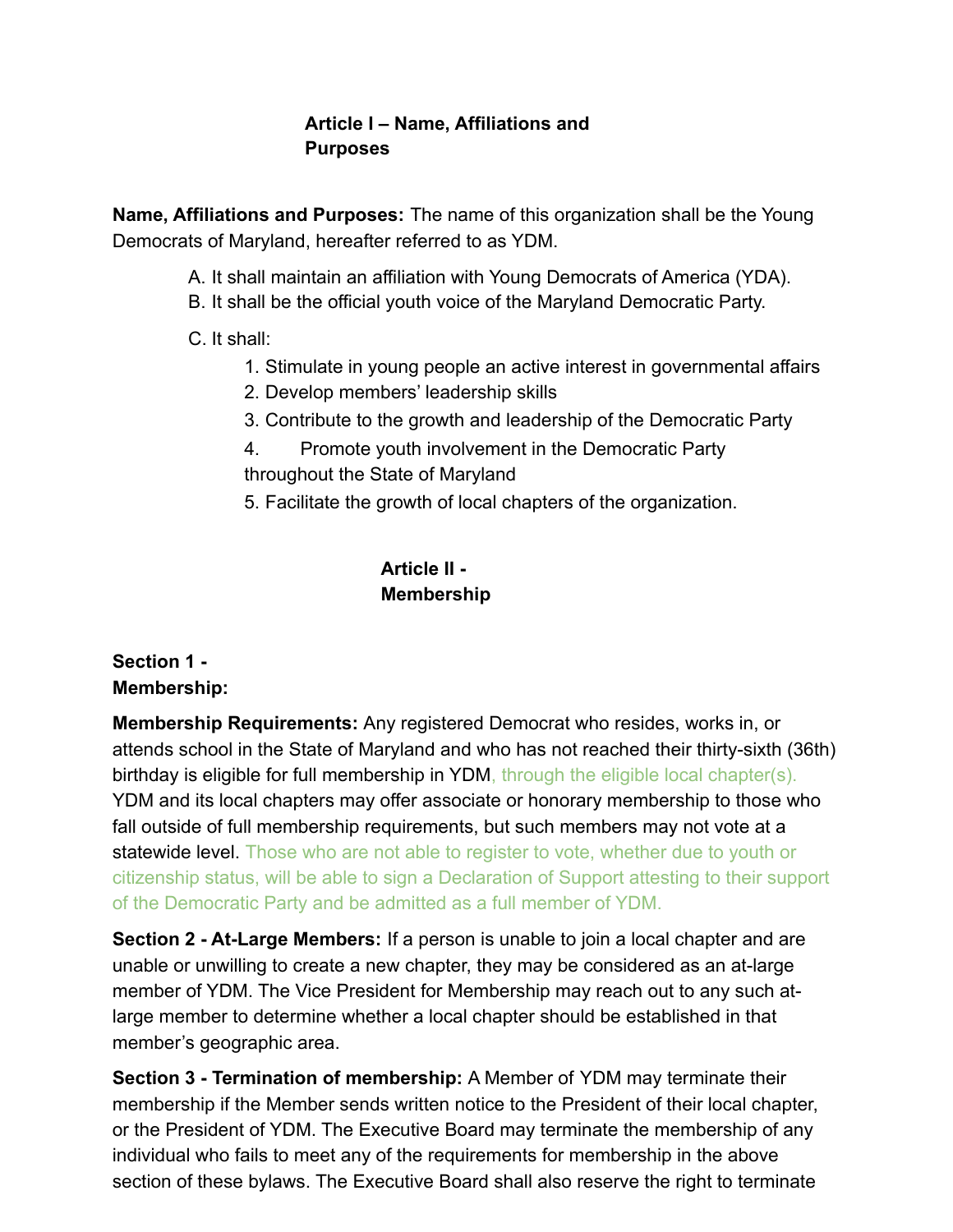membership for any individual accused of behavior unbecoming or exhibits behavior of violence or harassment. The vote to terminate membership shall require the support of at least 3/4's of the Executive Board. The board shall further reserve the right to reprimand, censor, or suspend members as alternatives to termination.

**Section 4 - Release of Membership List:** The membership list of YDM may not be divulged without a 3/4 vote of the Executive Board.

**Section 5 - Membership Entitlements:** Membership shall entitle Members to participate in YDM's programs and to participate and vote in the election of Voting Members of the Executive Board of YDM. Members of YDM shall also retain the right to inspect any record of YDM under policies established by the Executive Board.

# **Article III – Local Chapters**

**Section 1 - Local Chapters:** Local chapters shall be defined as a county chapter, regional chapter, or educational chapter. Local chapter members should live, work, or attend school within the geographic area defined by the local chapter bylaws and their charter. County and Regional chapters shall act as the parent chapter for high school chapters within their defined geographic area. Local chapters do have the right to set dues for their members. Local chapters may create their own message and platform. But, any communications or positions taken in a Local Chapter's platform cannot conflict with related messages or positions taken by YDM. Further, YDM reserves the right to direct Local Chapters to adopt any position, send a particular communication to its members, or take any other action that the YDM Executive Board deems necessary and proper.

**Subsection A - A county chapter** shall consist of the area covered by a county or city.

**Subsection B - An educational chapter** shall consist of a Young Democrats group at a Community College, Professional school, or High School. There shall only be one YDM chartered group per campus. If two on-campus groups both want to be chartered under YDM, the YDM Executive Board shall evaluate and decide which group shall have the first right to charter under YDM.

**Subsection C - A regional chapter** shall consist of members from more than one but no more than three counties. This chapter shall be dissolved at the request of members from either county in writing to the YDM Executive Board.

**Section 2 - Local Chapter Endorsements**: A county or regional chapter may endorse a candidate for office solely in their county if the following steps are met:

A. A county or regional chapter must submit an endorsement process to the YDM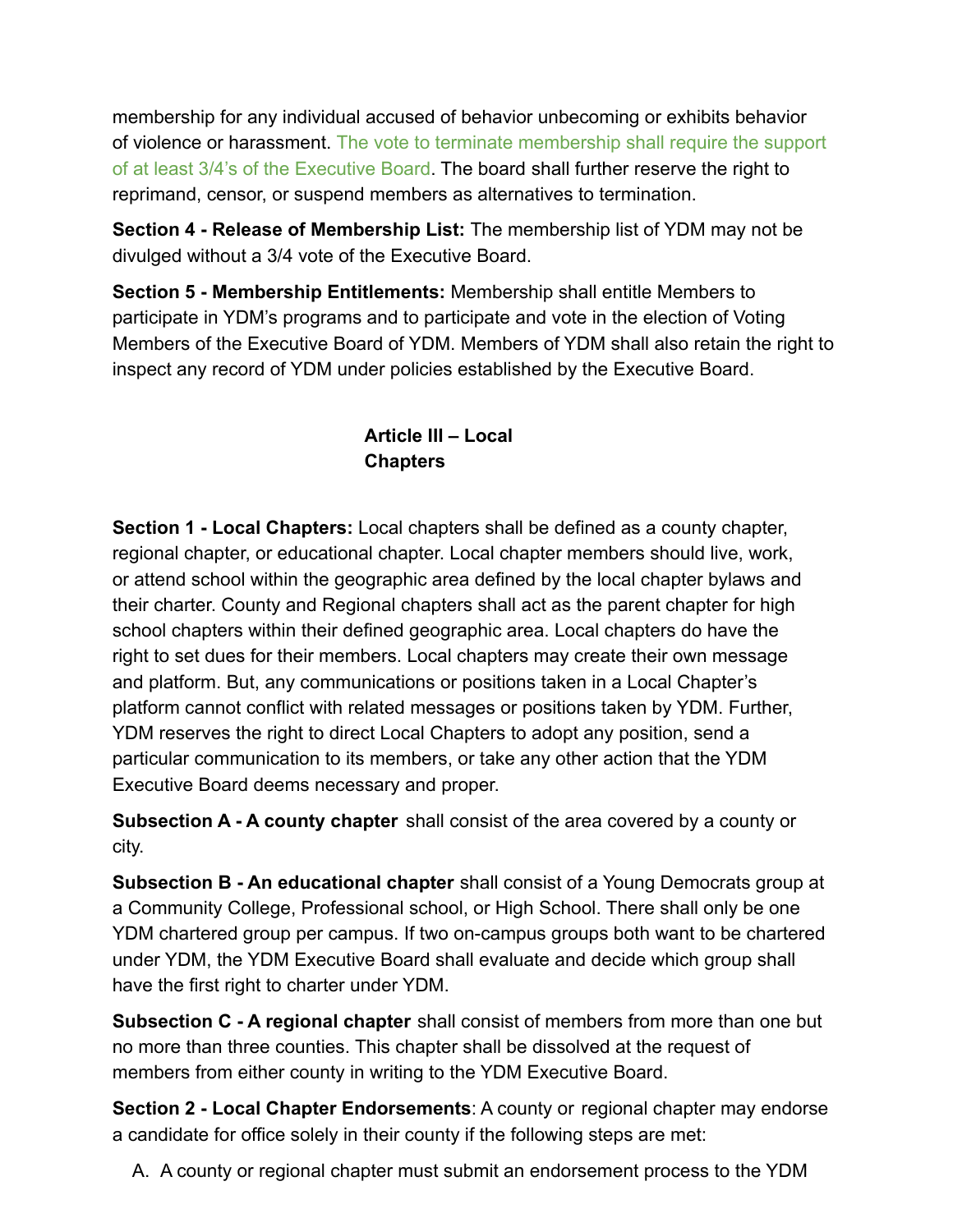Executive Board for approval before issuing any endorsement of candidates. For regional chapters, this process should include information as to ensure that representation for any county in the regional group is adequate and the endorsing body is not made up of members entirely from one part of the region. The Executive Board reserves the right to veto an endorsement process.

**Section 3 - Local Chapter Recognition**: To be recognized by YDM, each Local Chapter must do the following:

- A. Submit a copy of its Bylaws or other governing documents;
- B. Submit a current list of all members, including names, addresses, dates of birth, phone numbers, and email addresses;
- C. Hold at least six meetings annually in different months;
- D. Comply with annual rechartering requirements set forth in other sections of these Bylaws.

The Executive Board reserves the right to add additional items to the submission list as may be required by the Young Democrats of America or the Maryland Democratic Party. Charters that fail to submit their chartering documents in a timely fashion shall expire at the adjournment of the Annual Meeting.

**Section 4 – Vote for New Charter:** The Vice President of Membership shall present the above information at a meeting of the Executive Board in which the Executive Board will vote to approve, by a  $\frac{3}{4}$ 's margin, a new Charter not to last until the date of the next YDM Convention.

**Section 5 – Charter Eligibility:** An established chapter that has remained in good standing, submitted the required documentation, and adhered to the YDM bylaws, their local governing documents, and the values of the Democratic Party shall be granted a charter.

**Section 6 - Re-Chartering**: To remain in good standing, each Local Chapter must submit updated copies of the documents listed in section 3 of Article III of these Bylaws no later than 30 days before YDM's annual meeting. In addition to the information listed in section 3 of Article 3 of these Bylaws, the YDM President or its Secretary may request that each Local Chapter submit any additional information as part of the annual re-chartering process that the YDM President or Secretary considers appropriate, with the consent of a majority of the Executive Board. A chapter that fails to return all documents in the chartering process but is found to have made a mistake in good faith may be awarded a temporary charter not to last longer than sixty (60) days. The YDM Board may, at its discretion, grant additional extensions upon the affirmative vote of a majority of its voting members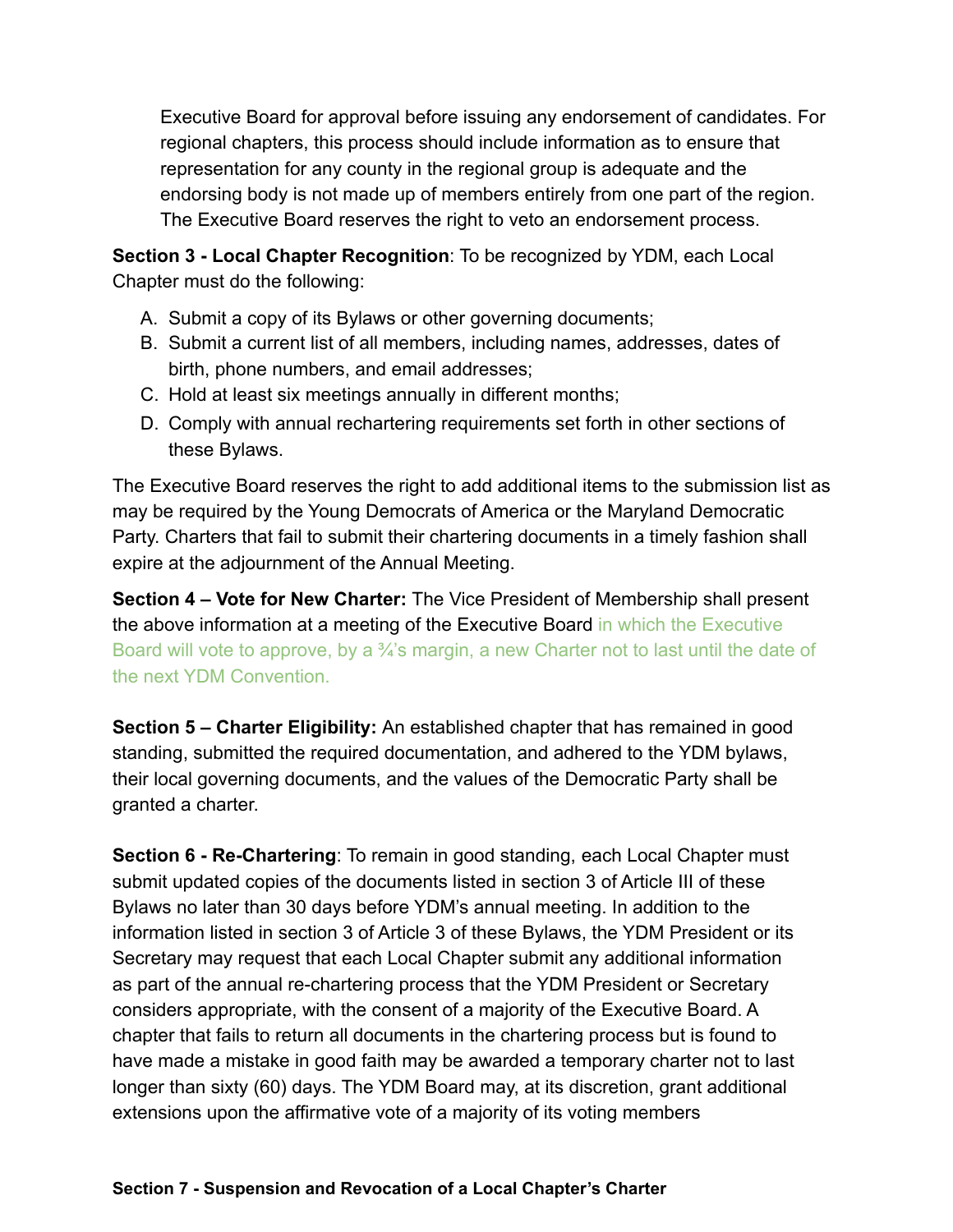- 1. Any chapter that violates the YDM bylaws, the chapter's own governing documents, or the values or principles of the Democratic Party may be suspended upon the recommendation of the President or Vice President for Membership and vote of a majority of the Executive Board. Any member of the YDM Board may move to lift such a suspension once the violation has been corrected, and the motion shall pass following an affirmative vote by a majority of voting members of the YDM Executive Board.
- 2. In the event a chapter commits repeated or egregious violations of the YDM Bylaws, the chapter's own governing documents, or the values or principles of the Democratic Party, the YDM President or Vice President for Membership may move to revoke that chapter's charter. Such motion shall require the vote of a 2/3rds majority of the voting members of the board. Any motion for revocation shall only come before the board after the local chapter has been afforded a hearing before members of the YDM Executive Board, provided there are enough members of the YDM Executive Board present to constitute a quorum. Members of the YDM board who also serve on the Executive Board of the chapter in question must recuse themselves from the hearing and the revocation vote.
- 3. In addition to the sanctions listed above, YDM reserves the right to take any other action it deems necessary and proper to address violations or any other conflict by or among Local Chapters. That includes, but is not limited to, requiring one or more Local Chapters to enter into informal conflict resolution discussions, mediation, or binding arbitration led by the YDM President or their designee.

# **Article IV - Voting**

**Voting:** Each member of local chapters and at large members in good standing shall have one vote at YDM Annual Meetings. There shall be no proxy voting.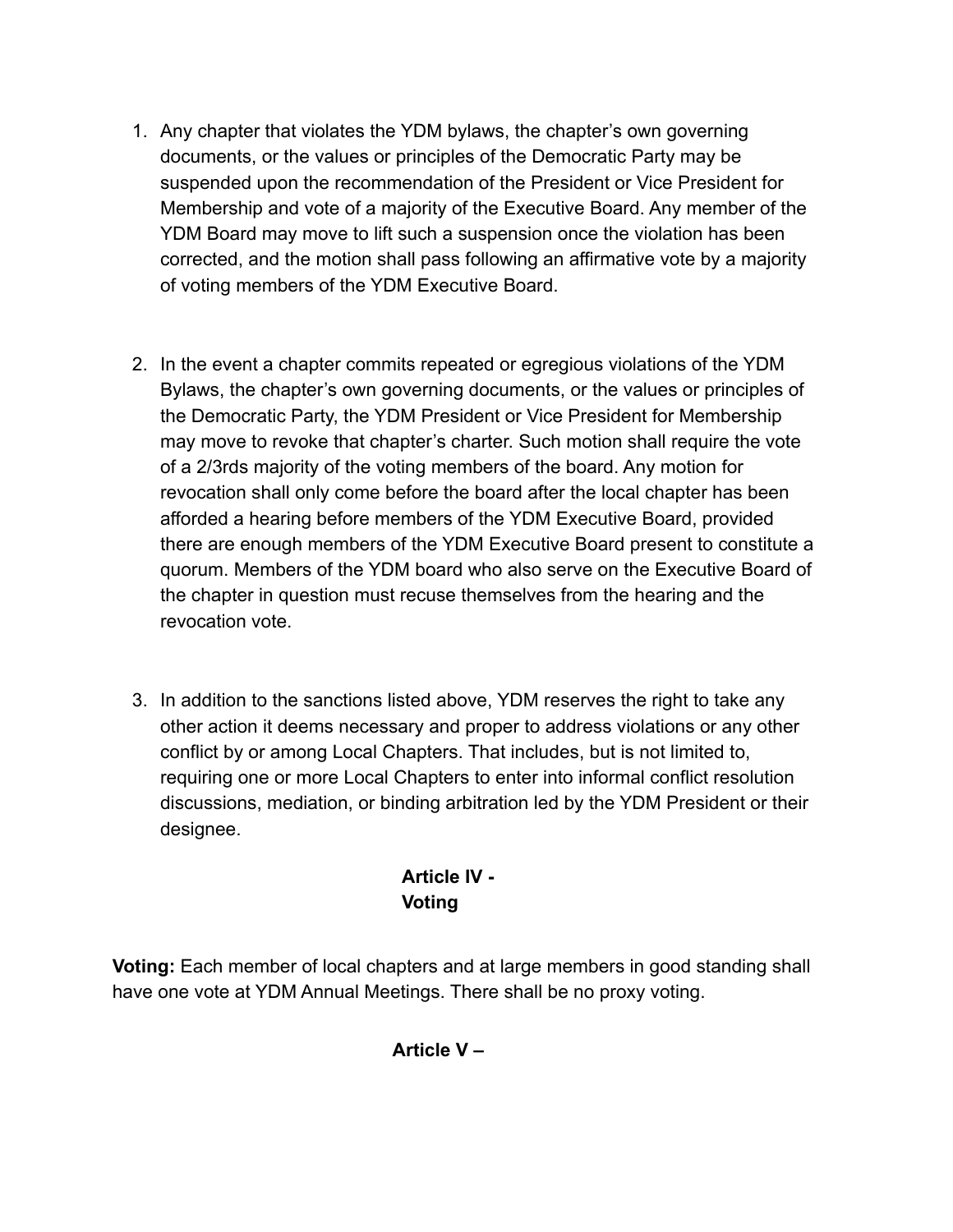**Caucuses Section 1 - Caucuses:** Members may create caucuses that represent an area of diversity within YDM. Members wishing to establish a caucus within YDM shall:

- A. Notify the President in writing of said intention as well as the demographic the caucus would seek to serve.
- B. Include a petition of no less than twenty (20) active members. The petition shall not include signatures of more than 30% of members from any single Local Chapter.
- C. Exemption: The requirement set forth in subsection 2 of this section may be waived if a majority of the YDM Executive Board votes to grant an exception.

**Section 2 – Timeline:** Caucuses requested more than thirty (30) days before a statewide convention must be approved in the interim by a two-thirds (2/3) majority vote of the Executive Board. The President shall, on the advice of the petitioning group, name an Interim Chair to serve in the post until the next statewide convention from amongst the petitioning group. Any Interim Charter shall be considered valid until the next annual meeting of YDM. Caucuses requested less than thirty (30) days before a statewide convention shall be decided by a majority vote of voting members of YDM at that meeting.

**Section 3 – Caucus Restrictions:** All caucuses established by YDM shall abide by the following restrictions:

- A. No caucus shall publicly endorse any piece of legislation without first consulting the YDM Executive Board.
- B. Established caucuses shall submit re-chartering documentation under a policy developed by the Executive Board no later than thirty (30) days before the annual meeting of YDM to the Rules and Bylaws Committee. In the event no such policy exists, the caucus must comply with the policy from the previous annual meeting.

**Section 4 – Caucus Chair Removal:** The YDM Executive Board, subject to the method further outlined in these bylaws, shall reserve the right to remove any said caucus chair using the process as explained in these bylaws for removal from office or other offices.

**Section 5 - Chair Voting:** The chairs of duly chartered caucuses of YDM shall be voting members of the YDM Executive Board.

**Section 6 – Chair Term of Office:** The Chair of an established Caucus shall be elected annually during the YDM Annual Meeting. Following their election, said chair shall recommend other officers to assist in their activities to the President, who shall, upon his/her consent, nominate the same to the Executive Board. In the event no chair is elected during the Annual Meeting the President, with the consent of the Executive Board, shall appoint a chair to fill the role.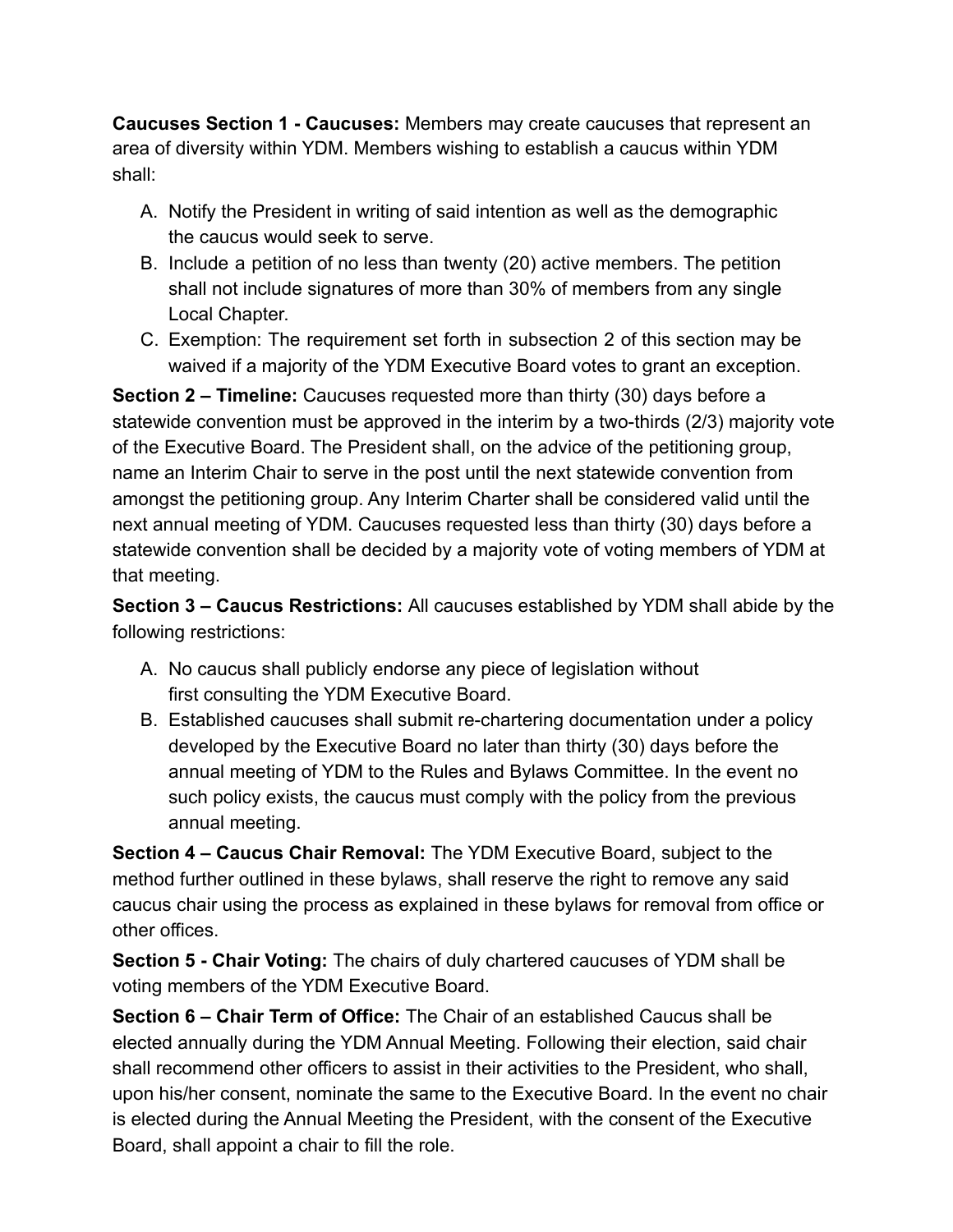#### **Article VI – Council of Chapter Presidents**

**Section 1 Council of Chapter Presidents:** There shall be a council made up of the president of each chartered chapter of the Young Democrats of Maryland. The council shall meet no less than two times a year, one of them being the annual meeting of YDM. This council shall be chaired by a chair elected by the members of this council at the annual meeting of the council conducted during the statewide meeting of the Young Democrats of Maryland. The chair shall serve a term of one year and be a member of the YDM Executive Board. The chair shall be subject to removal by a vote of the Executive Board as outlined in these bylaws. In the event of a vacancy in the chair, the President shall temporarily name an acting chair from within the council until such time as the council shall meet to elect a replacement.

#### **Article VII – Executive Board and Officers**

**Section 1 Executive Board**: There shall be an Executive Board, composed of the elected officers of the YDM and the chairs of any established caucus. The duties of the elected officers of YDM are defined below:

**Subsection A -** The President shall preside at and conduct all meetings of the Members, the Executive Board and any general body meeting of YDM. The President shall lead all delegations of YDM members to regional and national meetings, and shall reserve the right to designate an alternate in their role if they are unable to attend. The President may sign all contracts and agreements in the name of the Organization after the Executive Board has approved them, serve as the representative of the Organization in meetings, be the primary contact between YDM and other Statewide organizations including but not limited to the Maryland Democratic Party and discussions with other organizations and agencies, and otherwise perform all of the duties that are ordinarily the function of the office, including as the chief spokesperson on behalf of the Young Democrats of Maryland. While President of a local chapter a member may not be the President of YDM.

**Subsection B -** The Executive Vice President shall perform the duties of the President if the President is unable to do so or is absent, and perform such other tasks as may be assigned by the Executive Board; shall be an ex-officio member of all committees and shall be the Chairperson of the Rules and Bylaws Committee. In the event that the office of the President becomes vacant, the Vice President shall automatically become President.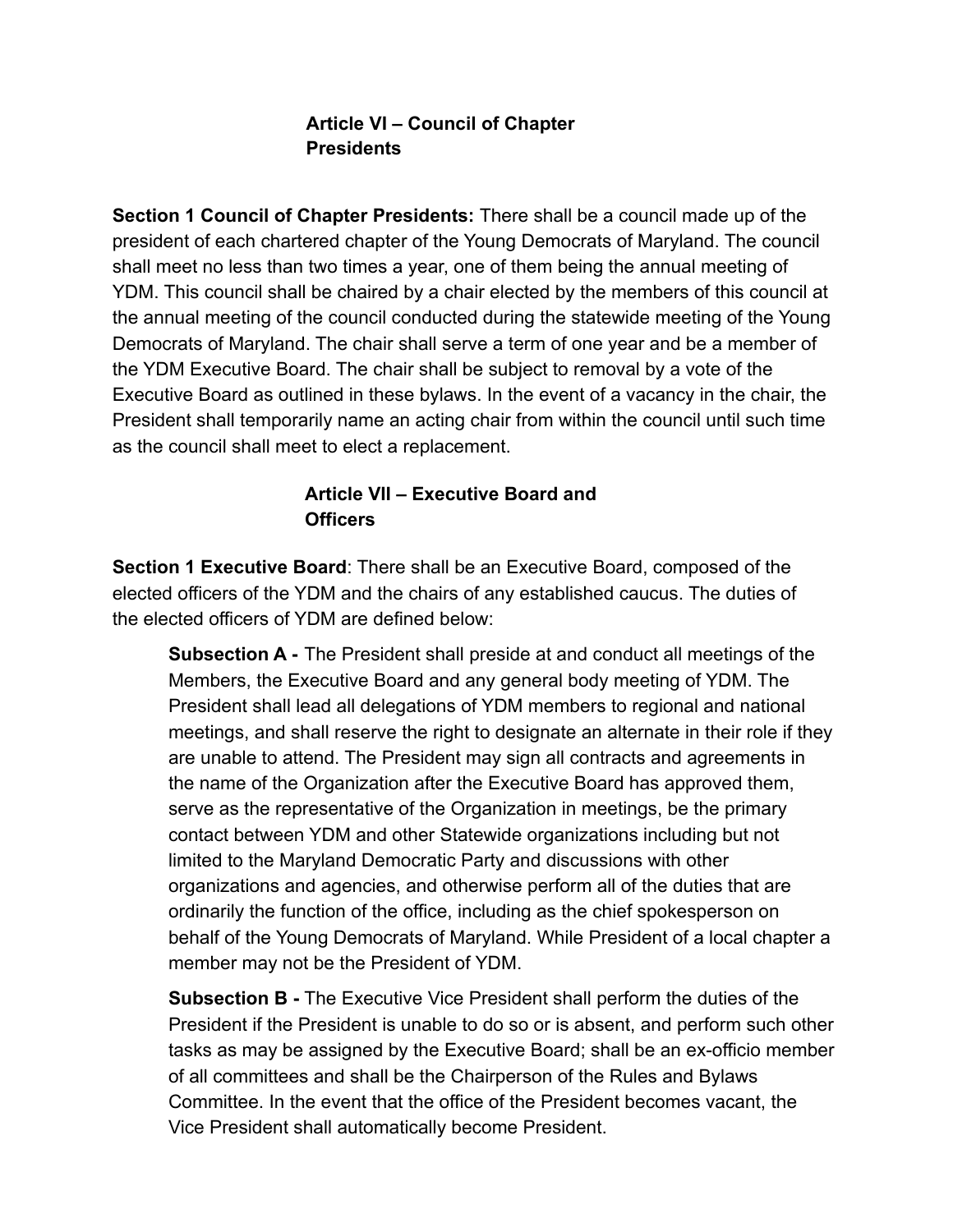**Subsection C -** The Secretary - Treasurer shall keep accurate records and minutes of all meetings of the Organization; make available copies of the minutes of the previous meeting and distribute them in advance of each meeting; cause to be delivered all notices of meetings to those persons entitled to vote at such meeting; shall maintain the YDM email list; be responsible for sending all emails to the members; be responsible for updating the YDM website; and shall maintain a current listing, with phone numbers, addresses and email addresses, of all YDM officers, local chapter presidents and members. The officer shall also oversee and review the financial statements of the organization. Provide financial statements to the board and members as directed.

**Subsection D -** The Vice President of Programming shall plan and coordinate programs of an educational, civic or social nature for YDM members; shall serve as chair of the programming committee; shall sit as Vice-Chair of the Fundraising Committee; shall work with the Treasurer to coordinate all YDM fundraising efforts and create a fundraising plan to be approved by the Executive Board; and shall create a program calendar, to be approved by the Executive Board.

**Subsection E -** The Vice President of Membership shall be responsible for the recruitment and retention of new chapters for YDM as well as coordinating membership development for the organization. The Vice President of Membership is responsible for keeping up to date the official membership rolls and providing them to the Secretary as needed for their duties.

**Subsection F -** The Vice President of Political Affairs shall work with specific constituency groups to organize their involvement with YDM, coordinate and advocate for political objectives of the Young Democrats of Maryland before the General Assembly and other political bodies. The Vice President of Political Affairs shall develop an outreach plan, in coordination with the President, for particular communities and groups by building relationships with existing organizations that represent these communities.

**Subsection G -** The 2 National Committee Representatives shall be voting members of YDA and represent YDM at all YDA National Committee meetings, along with the YDM President. The National Committee Representatives shall also report to the rest of the Executive Board on the activities of YDA and serve as a member of the Chapter Building Committee, working with the Vice President of Membership to develop new local chapters around the State. In the event one or both of the voting representatives is unable to attend a YDM National Committee meeting the President may assign a proxy to vote in that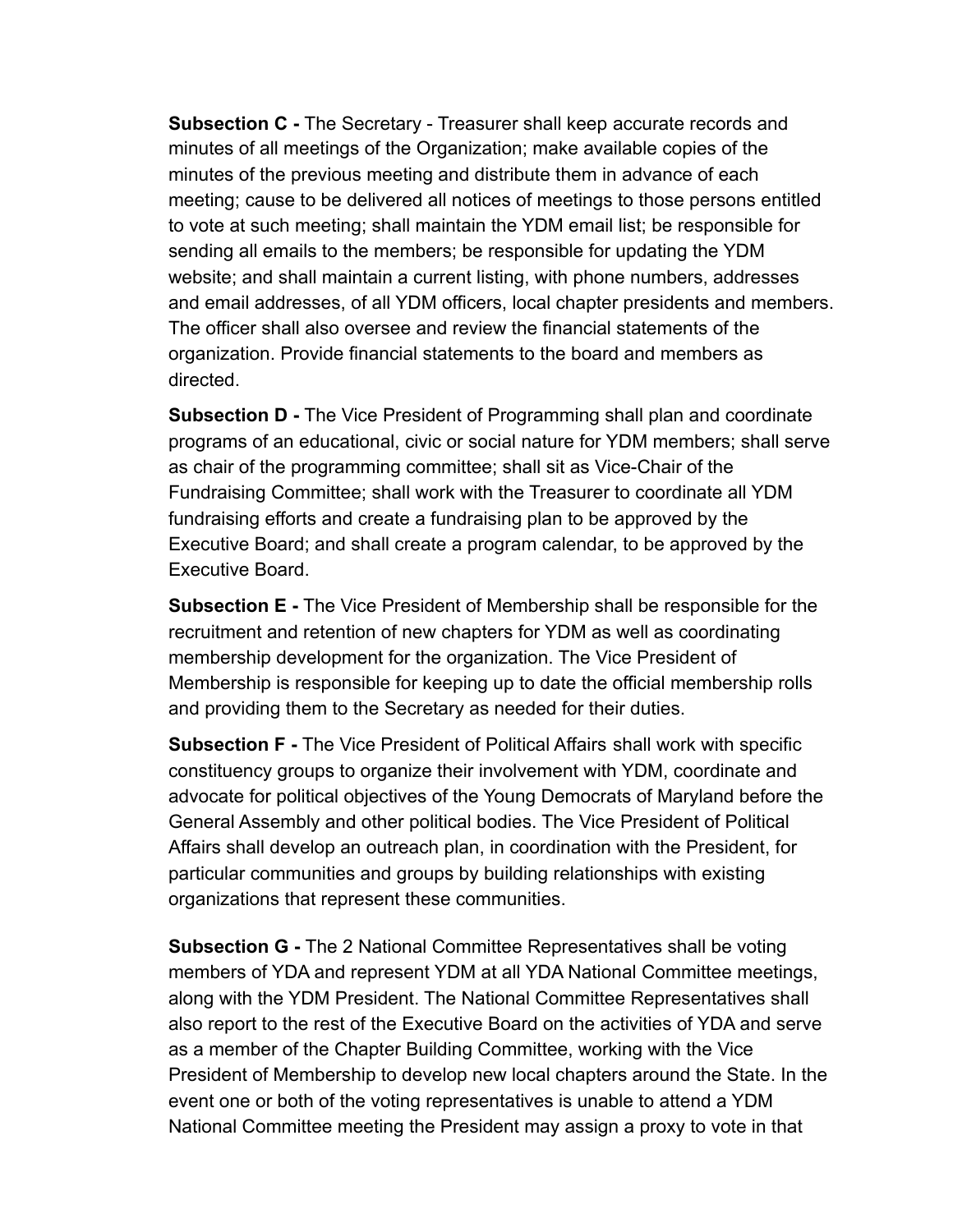representative/those representatives' place, in which case the President shall arrange to have a proxy filed in accordance with YDA rules.

**Subsection H -** There shall be a Executive Council, made up of the Executive Board, Caucus Chairs, any and all appointed administrative officers, and the president of all chartered chapters. The Executive Council shall meet annually at least once between the annual meeting of the general membership. The Executive Council shall be chaired by the President and in his/her absence the Executive Vice President.

**Subsection I -** No person may hold more than one elected office as outlined in this Article, unless it is to fill an acting National Committee Representative position in accordance with Section 3, Subsection H of this article.

**Subsection J -** In the absence of the President, the Gavel Order of the organization shall flow as follows below. This order shall also represent the line of succession to the presidency. For all successors other than the Executive Vice President, the said official shall serve in an acting capacity until an election is held in accordance with Section 3 of this article.

Executive Vice President

Vice President, Programs

Vice President, Membership

Vice President, Political Affairs

Secretary - Treasurer

National Committee Representatives

Chair, Council of Chapter Presidents

President, College Democrats of Maryland

**Section 2 Appointed Officers:** The YDM President may designate and appoint any officers they deem necessary and proper. Such appointees shall sit on the Executive Board but are not entitled to a vote and shall be henceforth referred to as non-voting officers.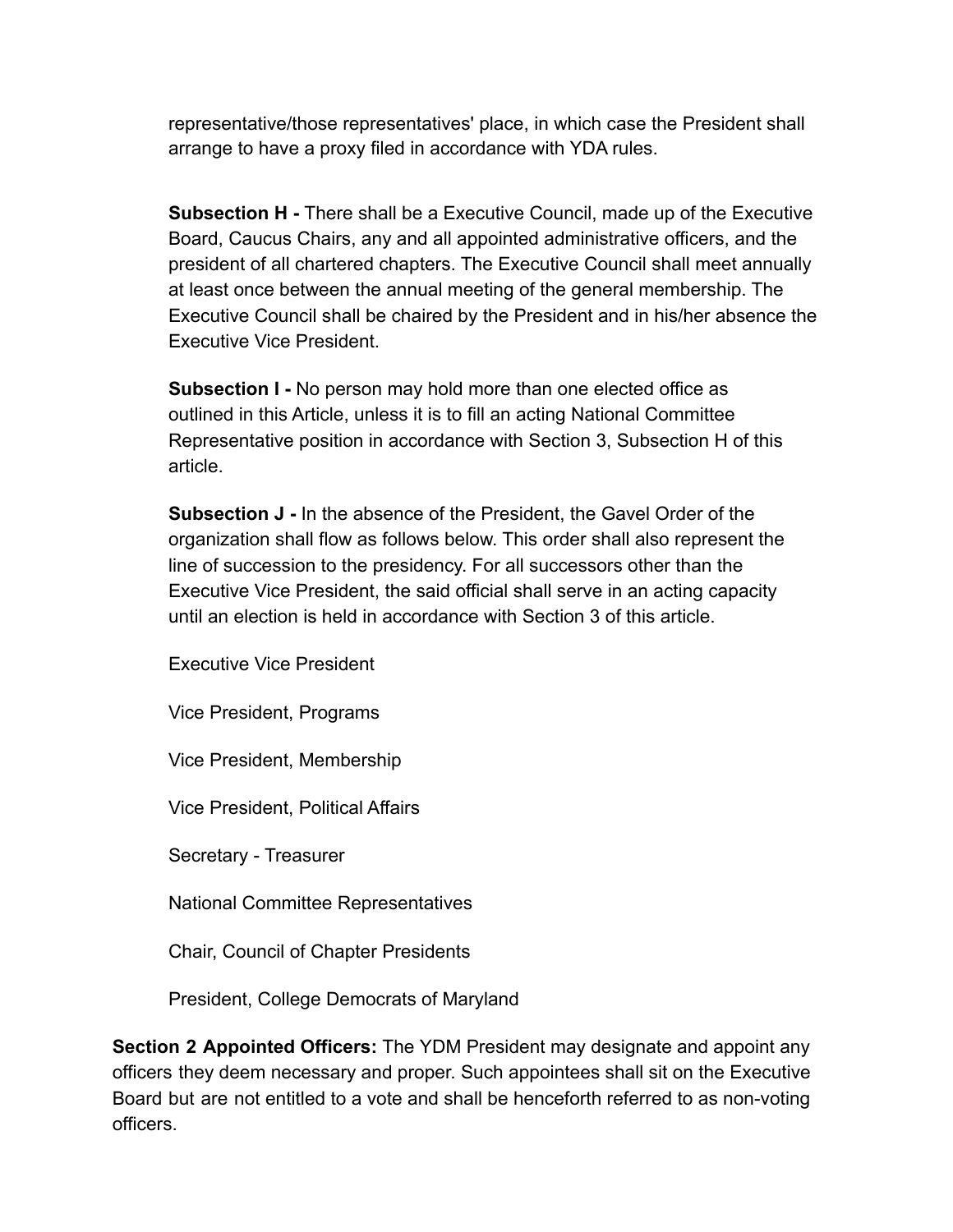**Section 3 Election/Vacancies:** The Elected Officers shall consist of President, Executive Vice President, Secretary - Treasurer, Vice President of Programs, and Vice President of Membership, Vice President of Political Affairs, and National Committee Representatives. These officers shall be elected bi-annually by the members at the YDM Annual Meeting. These elections shall be held during odd numbered years. The Chair of all established caucuses shall be elected to a term of one year at every Annual Meeting. Election of officers shall be governed by the following:

**Subsection A** - Officers other than the National Committee Representatives shall be elected by an affirmative majority vote of all members present at the YDM Annual Meeting.

**Subsection B** - For the election of the National Committee Representatives, there shall be one election for both National Committee Representatives. The individual with the highest number of votes will become the first National Committee Representative. The second National Committee Representative shall be the candidate with the greatest number of votes that is of a different gender identity to the first National Committee Representative.

**Subsection C -** The Executive Board shall establish an Ad-hoc Committee on Election ("Elections Committee") to oversee all elections activity, including declaration and certification of candidates; verification of voting members, adjudication of discrepancies and the dissemination, collection and tallying of ballots. The Committee shall be established no later than the third Saturday of December of the year immediately preceding the election.

**Subsection D -** The Election Committee shall be composed of no less than three and no more than five YDM Members in good standing. The YDM Vice President of Membership and Secretary/Treasurer shall serve on the Committee, but may not serve as Chair.

**Subsection E -** Candidates for the YDM Executive Board must submit to the Election Committee a Declaration of Candidacy, including name, date of birth and local chapter affiliation. Candidates must also submit an Official Candidate Statement. All documents must be submitted to the Elections Committee 10 business days prior to the election. Failure to submit a Declaration of Candidacy and Official Candidate Statement will result in exclusion from the ballot.

**Subsection F -** The Election Committee shall confer with the Secretary and/or Vice President of Membership of the stated local chapter from which a candidate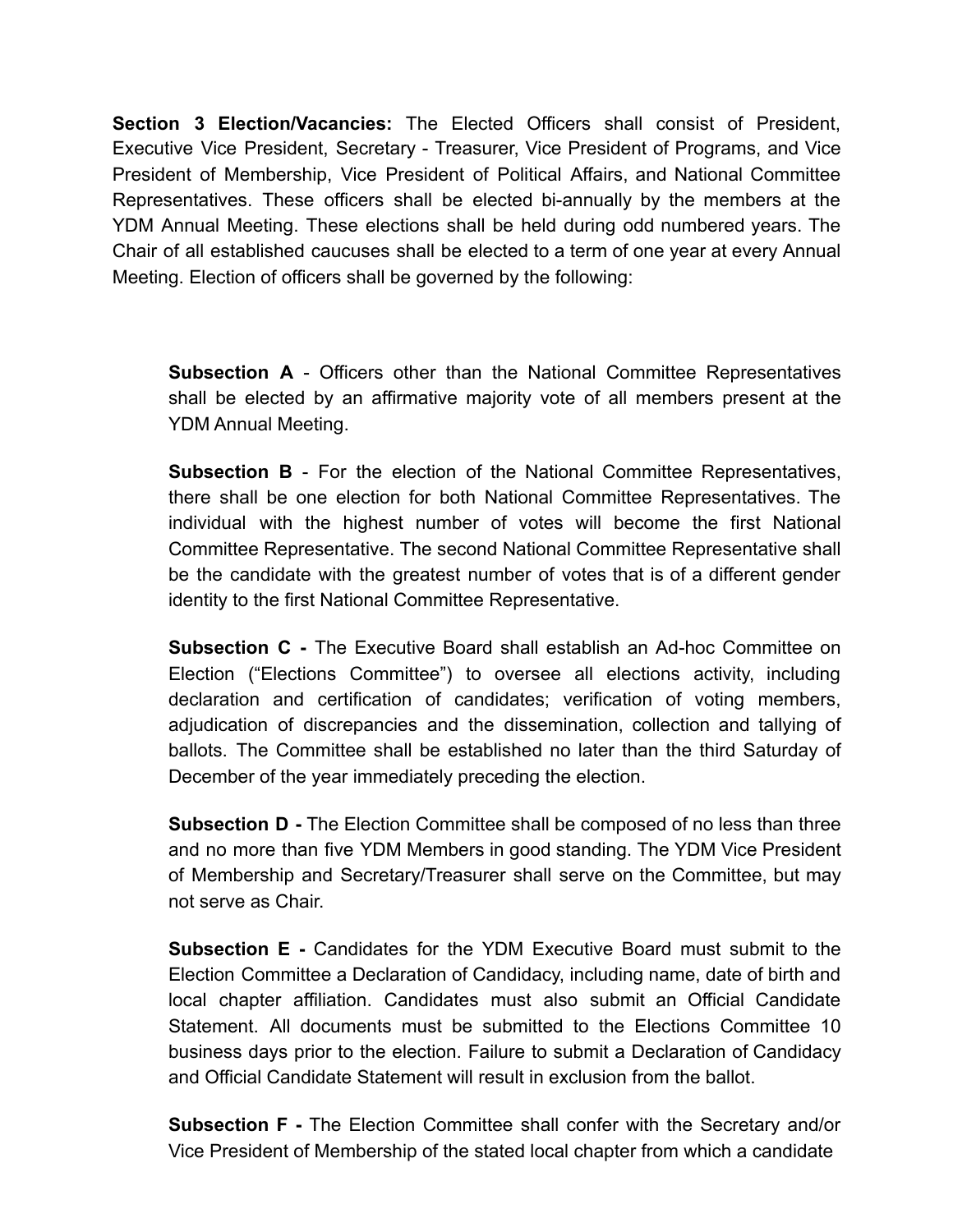is a member to certify candidacy.

**Subsection G -** The Election Committee shall hear and adjudicate any disputes arising from the elections process. Should the Election Committee be unable to resolve a disputed election, the Executive Council shall meet, in special session, to adjudicate and reach a final resolution.

**Subsection H -** When any vacancy occurs on the Executive Board, the members of the Executive Board shall be notified in writing ten (10) days in advance of the next meeting of the vacancy and that a proposed member to fill the vacancy will be presented at that meeting by the President when possible. If not possible the President shall inform the board of an alternative timeline. If the office of President is vacated the Executive Vice President shall fill the vacancy. In the event of a vacancy of one or both National Committee Representatives, the President may appoint an acting National Committee Representative(s) to serve until the next Executive Board meeting without requiring Board approval, but any appointee must satisfy each of Young Democrats of America's requirements for National Committee Representatives (as set forth in the YDA charter, bylaws, and rules), and such appointment shall not exceed sixty (60) days. The President shall appoint persons to fill any other vacant office for the duration of the term by and with a majority vote of the Executive Board. If the vacancy occurs with more than one year left on the term, the appointment by the President shall be on an interim basis until a special election can be held at the next annual meeting. Should both the President and Executive Vice President positions become vacant, the Executive Council shall appoint a President by a two-thirds vote at a special meeting to be called no later than thirty (30) days from that vacancy being declared. In the meantime a successor from the Gavel Order shall serve as Acting President until such successor is elected. If this vacancy occurs with more than a year left in the office, this person shall only serve until such a special election as previously stated occurs.

**Subsection I -** Any statutory member of the Election Committee who is slated on a ticket for YDM office shall recuse themselves. When necessary the Executive Board shall name a replacement. Any statutory member of the Election Committee whose own election is challenged shall recuse themselves from any consideration in resolving said dispute.

**Section 4 Term:** Officers shall serve a term of two (2) years or until their successors are elected, or until they are removed for cause.

**Section 5 Removal:** Any officer may be removed with cause, by a two-thirds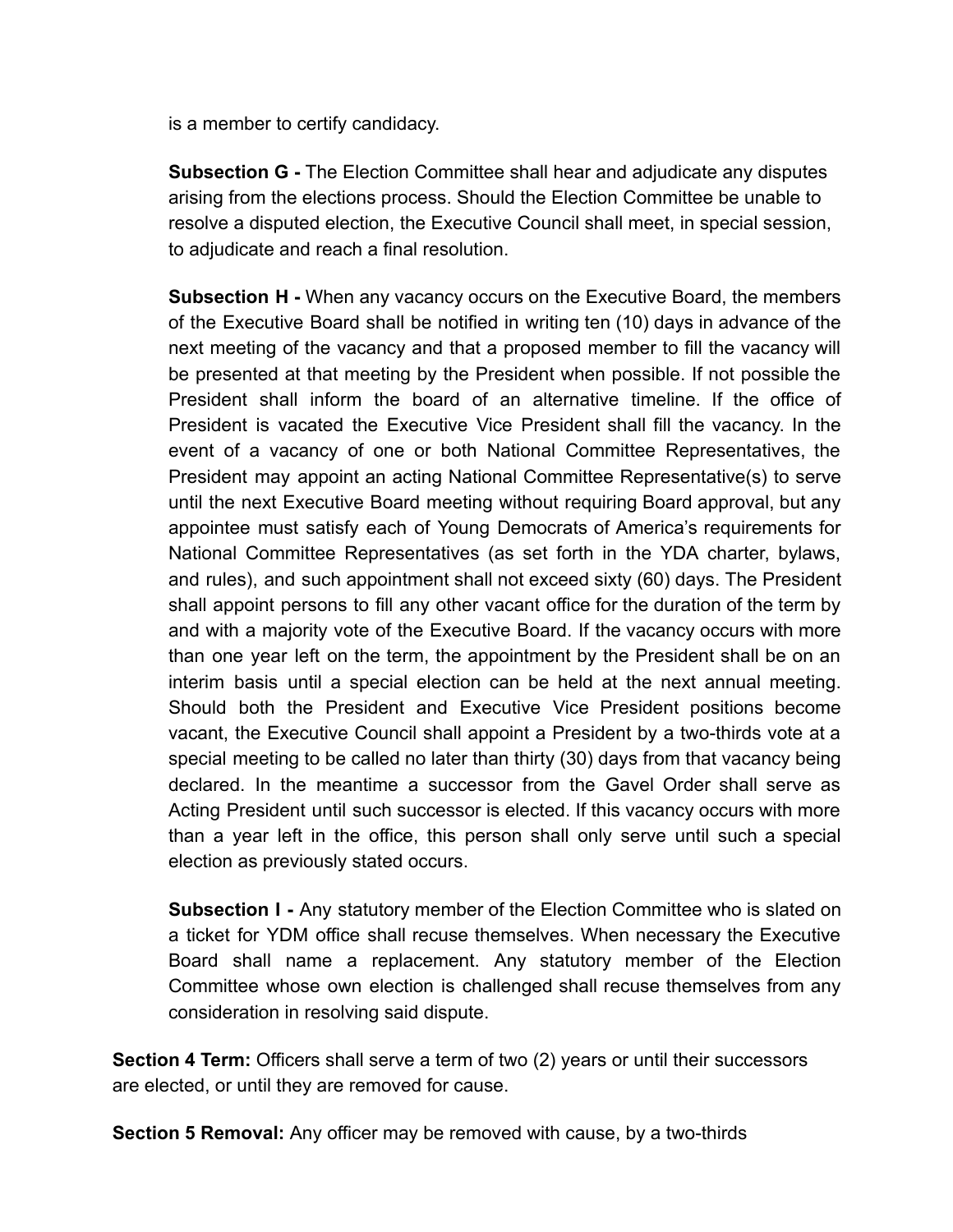vote of the remaining members of the Executive Board present at any meeting. Cause shall be defined as malfeasance or nonfeasance. Further, any officer who is found to have been absent from three regularly scheduled meetings of the Executive Board within a twelve month period, may be removed from office for dereliction of duty.

**Section 6 Resignation:** An officer may resign by submitting a written resignation to the President, unless the President is the resigning officer, in which case written resignation may be submitted to the Secretary/Treasurer. In the event the President or Committee Person relocate out of the state of Maryland for more than six consecutive months, in which case they no longer work nor live in Maryland, they also shall be presumed to have resigned their position as well and the vacancy shall be filled pursuant to Subsection F of Section 3 of this Article.

**Subsection Other Restrictions:** Neither the YDM Executive Board, nor a member of the board, may endorse in contested local chapter or state caucus election, unless they, themselves are members of that local chapter.

**Section 7 Funds:** All funds must be deposited in an account named "Young Democrats of Maryland" within 10 business days of receipt. Any disbursement of Two thousand five hundred dollars (\$2,500) or more may not occur without a majority vote approval of the Executive Board.

> **Article VIII - Meetings**

**Section 1 Annual Meetings:** The Annual Meeting of the Organization shall be held in the first part of the year. Notice of the meeting shall be sent at least one (1) month in advance of the Annual Meeting to each local chapter President and to all members of YDM. Each local chapter must have submitted their chartering documentation before the Annual Meeting to enable its members the right to vote at the Annual Meeting. Each local chapter shall be allowed one vote for each attending member at the Annual Meeting.

**Section 2 Regular Board Meetings:** Regular meetings of the Executive Board shall be held at least every other month and may be scheduled more often by the President. Notice of regular Executive Board meetings, shall be given at least ten (10) days before the day of the meeting.

**Section 3 Special Meetings:** Special Meetings of the Executive Board may be held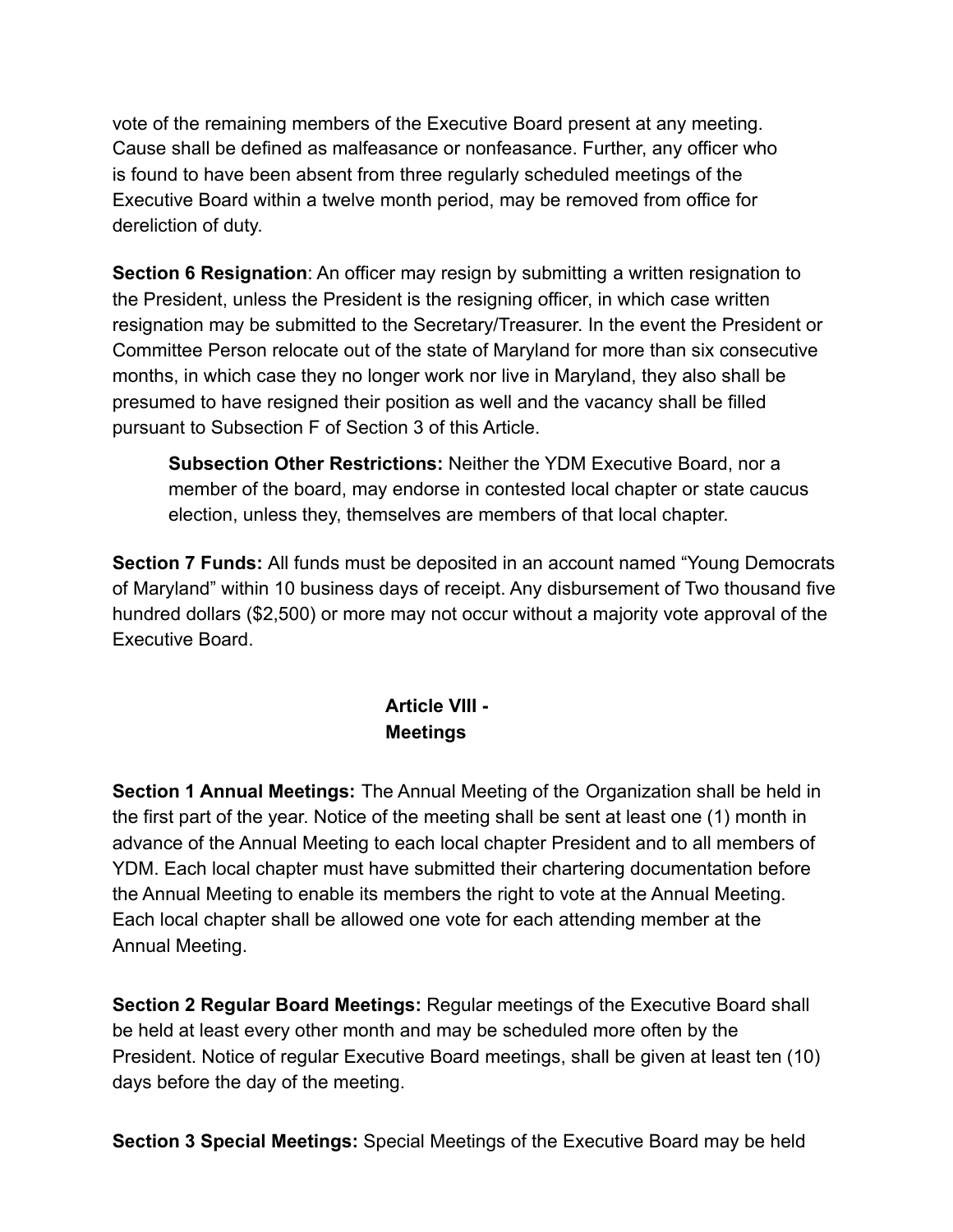at any time and at any place in the State of Maryland, when called by the President or by at least four voting Executive Board Members. Business transacted at special meetings shall be confined to the purposes of the meeting stated in the notice of the meeting. Notice of special meetings may be given verbally, via electronic mail or in writing at least 72 hours prior to the meeting time.

**Section 4 Quorum:** At any meeting, a quorum shall consist of fifty percent of Executive Board members present and eligible to vote plus one. Caucus chairs shall not be counted, for or against, when determining quorum. A majority vote shall consist of fifty percent of those present and eligible to vote at the meeting plus one, except as otherwise provided in these Bylaws.

#### **Article IX – Committees**

The Executive Board may create such committees with such powers as it deems it wise to have. The President shall appoint persons to chair and members to fill seats on the committee with the advice and consent of the Executive Board unless otherwise stated in these bylaws. The following committees shall be considered Standing Committees:

**Section 1 Rules and Bylaws Committee:** The Rules and Bylaws Committee shall be chaired by the Executive Vice President and shall consist of at least three (3) other members. The Rules and Bylaws Committee shall be responsible for reviewing the Bylaws at least once per year and recommending any necessary changes to the Executive Board. All amendments to the Bylaws must be reviewed before the Rules and Bylaws committee before going before the Executive Board. In the event an issue arises where the meaning of these bylaws or of YDM is in question, this committee shall meet to settle the dispute.

**Section 2 Fundraising Committee:** The Fundraising Committee shall be chaired by the Treasurer, Vice-Chaired by the Vice President of Programming, and shall consist of at least three (3) members. The Fundraising Committee shall propose a fundraising plan to the Executive Board and coordinate at least one (1) fundraising event per year.

**Section 3 Programming Committee:** The Programming Committee shall be chaired by the Vice President of Programming and shall include the Chair of the Council of Chapter Presidents as well as at least three (3) other members. The Programming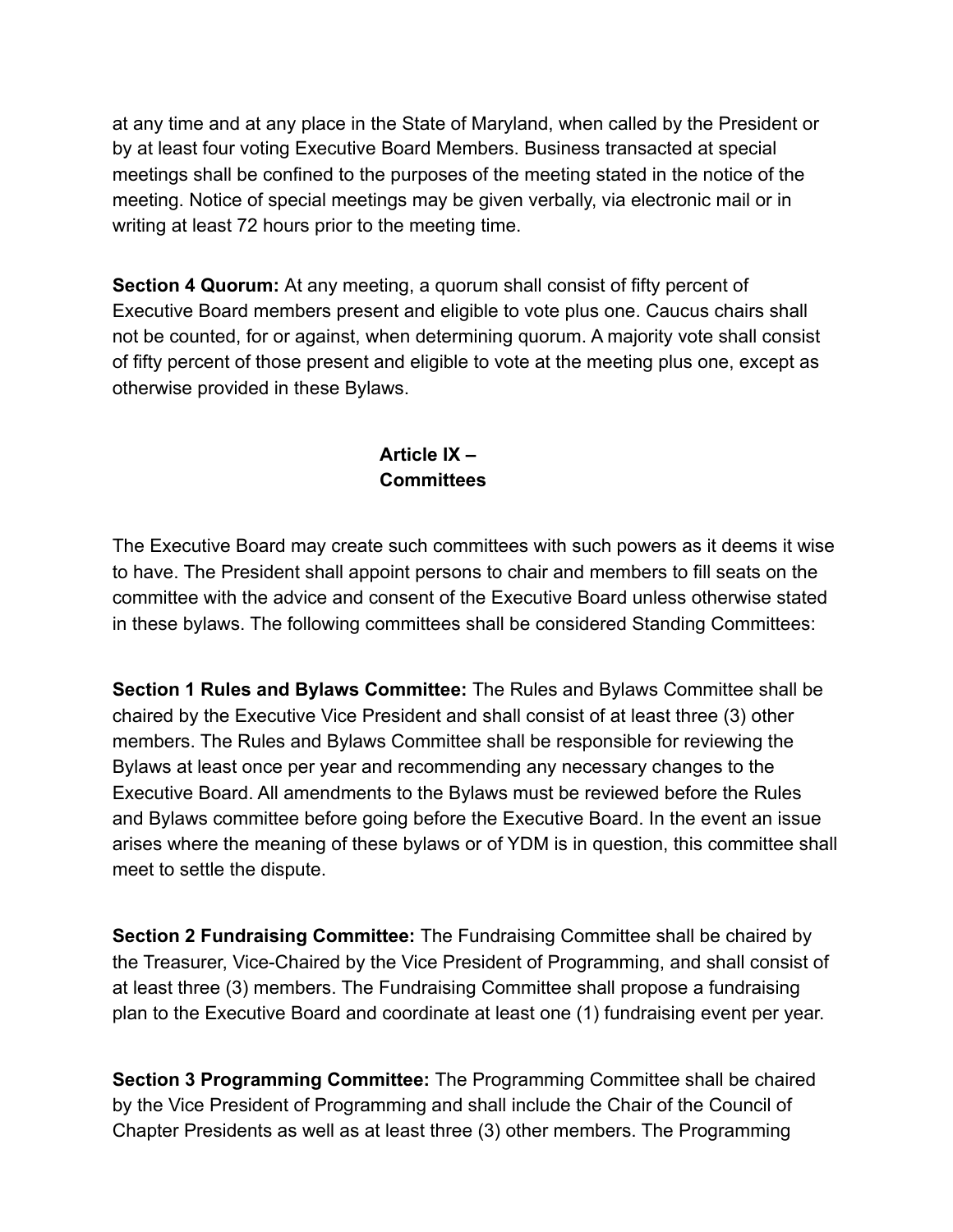Committee shall propose a programming calendar of events to the Executive Board and coordinate at least three (3) programming event a year. A programming event shall be defined as an event that occurs for the membership of YDM whether it is social, educational, or otherwise defined. The committee shall make every effort to ensure that every member of YDM has the opportunity to attend all events.

**Section 4 Chapter Building Committee:** The Chapter Building committee shall be chaired by the Vice President of Membership and consist of the two National Representatives and at least 3 other members. The Chapter Building Committee shall work to strengthen active local chapters and help to grow new chapters across the State.

**Section 5 Convention Committee:** The Convention Committee shall be chaired by an appointment of the President and co-chaired by the Vice President of Programs. The Committee shall consist of the Secretary/Treasurer, Executive Vice President, and any other such member as maybe appointed by the President. The Convention Committee shall, in conjunction with the Executive Board, select the host site for the annual meeting. The committee shall also plan and organize the annual meeting.

> **Subsection A Ad-hoc Committees:** The Executive Board may establish such special committees as they shall determine are necessary for the functioning of the Organization. Each such committee shall be given a specific charge and term. No special committee shall have a term extending beyond one (1) year unless reappointed. The Executive Board shall name the members of special committees in accordance with this section of the bylaws.

#### **Article X – Appointed Officers and Staff**

**Section 1 Executive Director:** The Executive Board may appoint an Executive Director, with a title appropriate to the functions of the officer. The Executive Director may appoint other staff.

> A. The Executive Board may delegate duties and customary authority to the Executive Director and staff of the Organization. The duties and authority delegated shall be memorialized in written job descriptions. B. The Executive Director shall be subject to hire and termination by the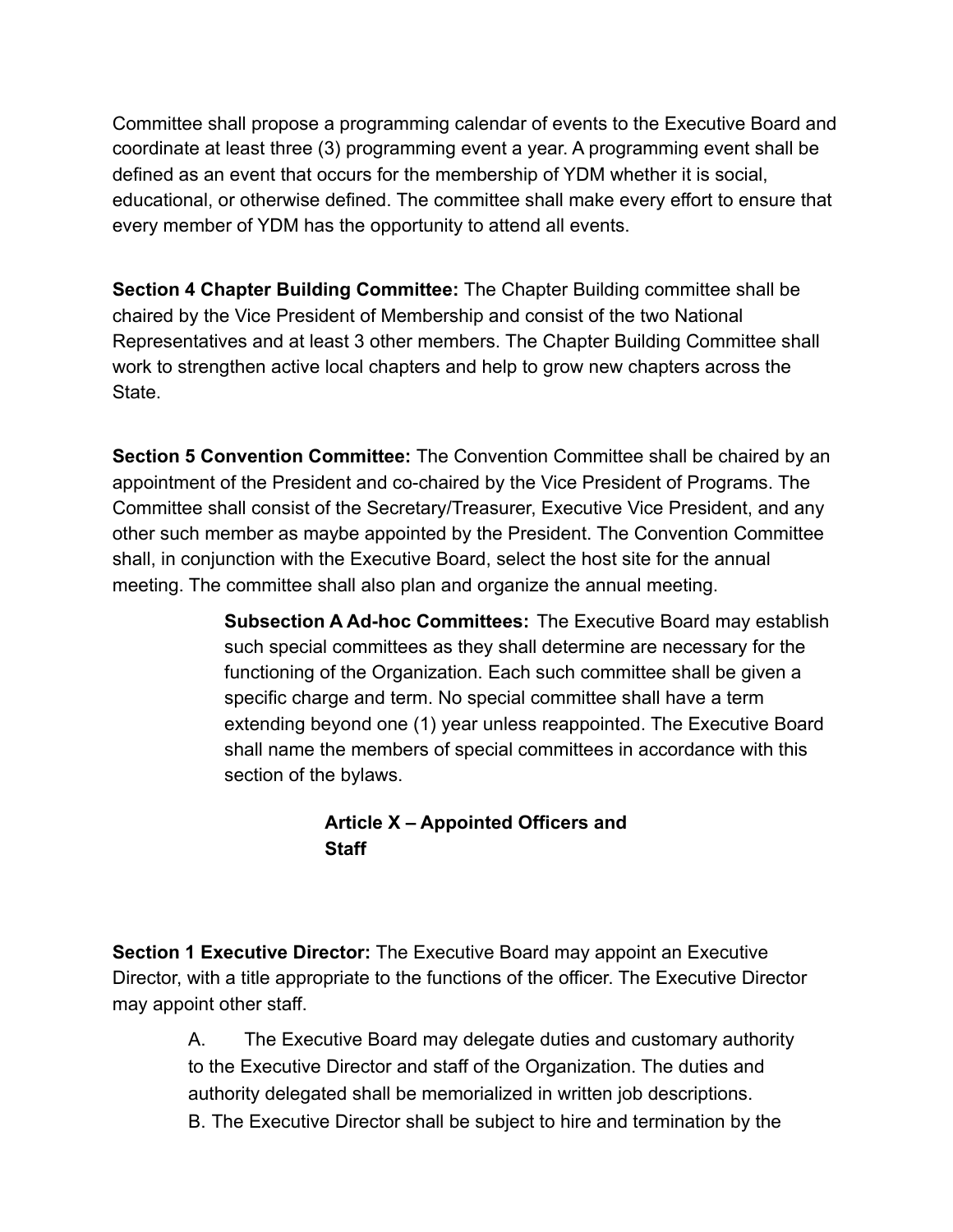Executive Board. Other appointed staff shall be subject to hire and termination by the Executive Director.

C. The Executive Director shall attend and participate in meetings of the Members and the Executive Board and of committees as staff to the Executive Board and the committees, but shall not be entitled to vote.

#### **Article XI – Conflicts of Interest**

**Conflicts of Interest:** Any Executive Board member, officer, employee or committee member having an interest in a contract or other transaction or determination presented to the Executive Board or a committee of the organization for recommendation, authorization, approval or ratification shall give prompt, full and frank disclosure of such interest to the Executive Board or committee prior to its acting on such contract or transaction. As a Democratic Party organization, neither YDM nor its local member chapters shall endorse candidates in Democratic Party primary elections unless the candidate is unopposed, or unless the Democratic Party of Maryland has endorsed said candidate or unless the above-mentioned criteria have been met in the section dealing with endorsements. Should any of the aforementioned members be employed by a candidate in a Democratic primary, that employment must be disclosed. The body to which such disclosure is made shall thereupon determine, by majority vote, whether the disclosure shows that a conflict of interest exists or can be reasonably be construed to exist. If a conflict is found to exist, such person may not vote on, exert personal influence upon, or participate in discussion of (other than to present factual information or to respond to questions in the discussions or deliberations with respect to such contact, transaction, or determination) the issue. Such a person may not be counted in determining the existence of a quorum during the discussion of the disclosed issue at any meeting where the contract, transaction, or determination is under discussion or is being voted upon. The minutes of the meeting shall reflect the disclosure made the vote thereon and, where applicable, the abstention from voting and participation.

#### **Article XII – Fiscal Year**

**Fiscal Year:** The fiscal year of the Organization shall be from July 1st to June 30th.

#### **Article XIII – Action Without a Meeting**

**Action without Meeting:** Any action which may be properly taken by the Executive